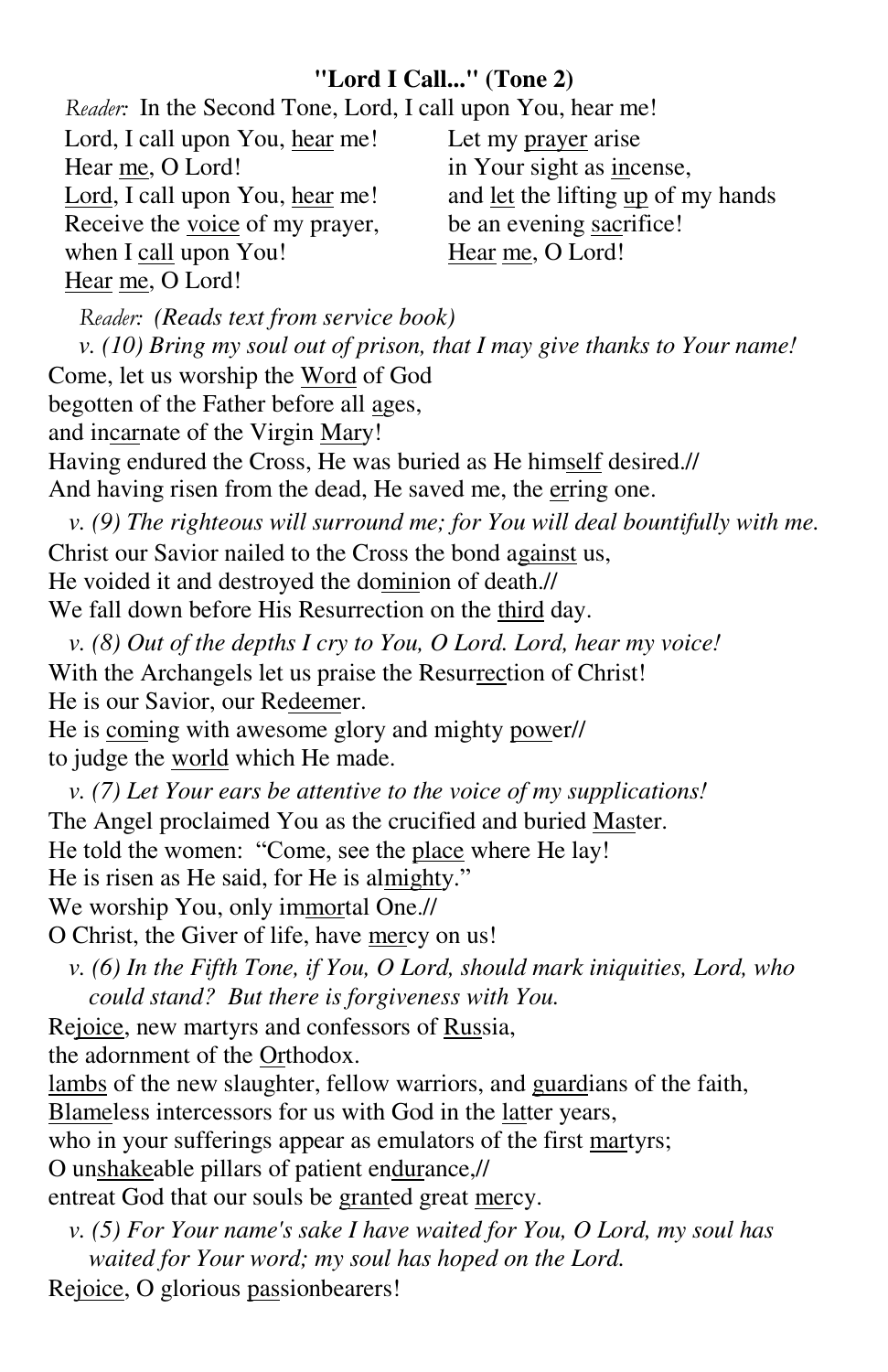Following in the steps of the martyrs of old, you contended firmly for the sake of the faith, in the cruel and grievous times of your land. And now you rouse all to the glory and praise of God, Who strengthened your weaknesses and has enriched you with gifts of the Spirit.// Ever pray for the salvation of our souls. *v.* (4) From the morning watch until night, from the morning watch, let Israel *hope on the Lord!*  O heavenly protectors, come to us who await the visitation of your prayer, and deliver us from danger caused by the madness of unbelievers; for which we are often pursued like prisoners and outcasts, moving from place to place and wandering in caves and mountains. have compassion, O all-praised martyrs and confessors, and grant us relief! Pacify the storm and extinguish the hostility towards us,// praying to God Who through you grants to our land great mercy.

- *v. (3) In the Sixth Tone, for with the Lord there is mercy and with Him is plenteous redemption, and He will deliver Israel from all his iniquities.*
- O longsuffering archpastor, Father Tikhon,

in a time of terrible godless persecutions,

comforting the true children of the Church of Russia,

with courage you bore the task of standing up for Christ and the Orthodox faith; and, dying day by day for the sake of your pastoral service,

you were revealed as a steadfast confessor.//

For this, we lovingly glorify you.

- *v. (2) Praise the Lord, all nations! Praise Him, all peoples!*  O true shepherd, Hieromartyr Vladimir,
- when lawless men compelled you to depart from overseeing the Church of Russia,

you remained faithful in deed and word to Hierarch Tikhon. Like a holy sacrifice from Kiev, the mother of Russian cities, you offered yourself to God, praying for those who were slaying you.// For this, we willingly glorify you.

*v. (1) For His mercy is abundant towards us; and the truth of the Lord endures forever.* 

O Hieromartyr Benjamin,

as a true son of Christ's Church,

and having heartfelt zeal for her welfare,

you bravely took a stand against the false shepherds

who were striving to steal your flock,

but not fearing the threats and false testimony of the interrogators,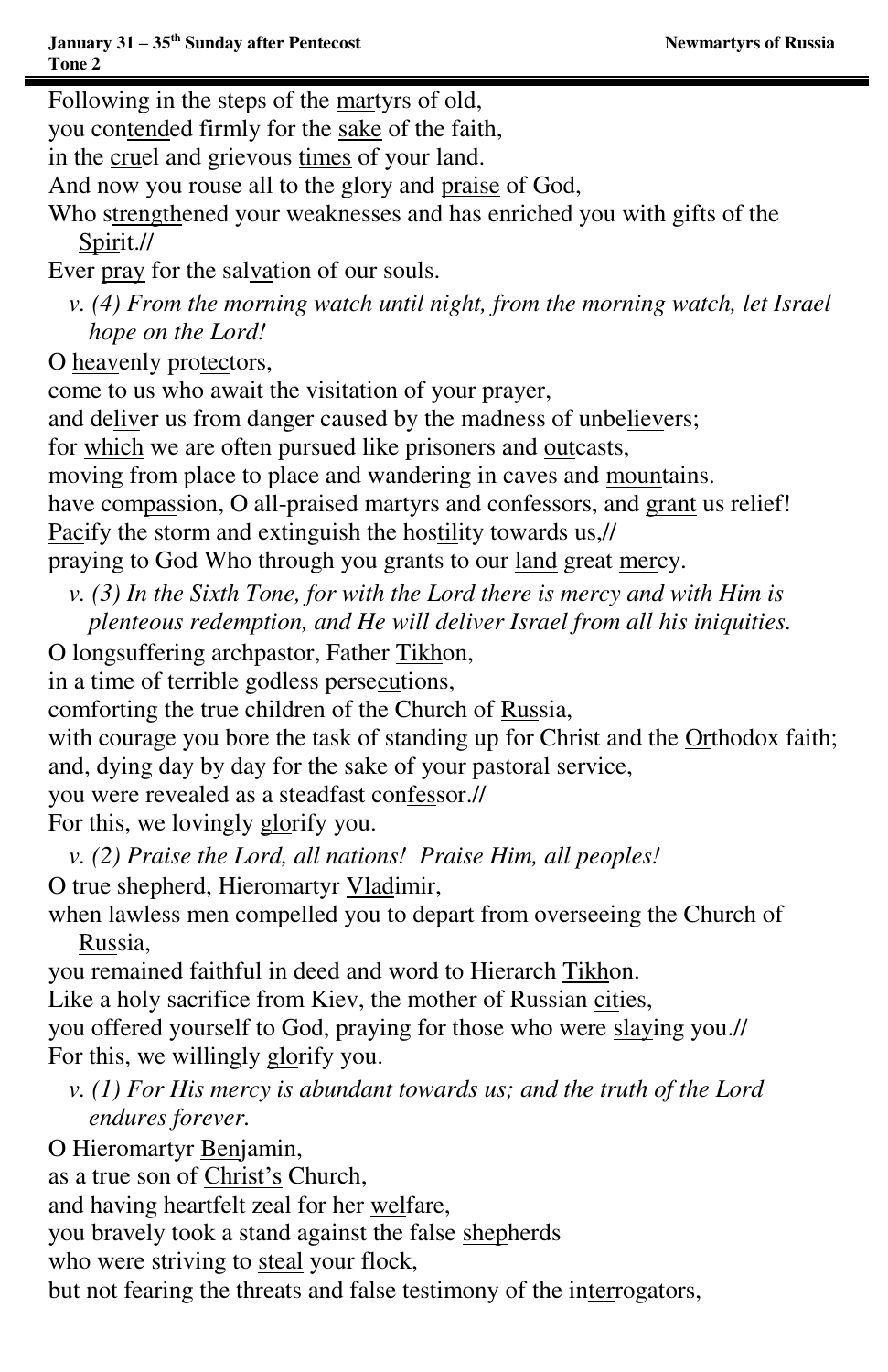you turned the judgment back upon the head of those who tested you; and then, by your death, you strengthened Orthodoxy.// For this we willingly glorify you. *In the Fifth Tone, Glory to the Father, and to the Son, and to the Holy Spirit;*  O most high Master, glorified and worshipped in Trinity, take pity on us by the acceptable prayers of your new martyrs, who in the presence of tyrants boldly confessed You, the One God, and Your ineffable saving incarnation, O Son of God, from a Virgin Mother. *In the Second Tone, now and ever, and unto ages of ages. Amen.*  The shadow of the Law passed when grace came; as the Bush burned, yet was not consumed, so the Virgin gave birth, yet remained a Virgin. Instead of a pillar of flame, the Righteous Sun has risen.// Instead of Moses, Christ, the Salvation of our souls. *Priest:* Wisdom! Let us attend! *Choir: O Gladsome Light … Three Epistle Readings* **Aposticha – Tone 2**  Your Resurrection, O Christ our Savior, has enlightened the whole universe, calling back Your creation.// Glory to You, O almighty Lord! *v. The Lord is King; He is robed in majesty!*  O Savior, by the Tree You destroyed the curse of the Tree. By Your burial You mortified the majesty of death. You have enlightened our race by Your Resurrection.// O Giver of life, Christ our God, glory to You! *v. For He has established the world, so that it shall never be moved.*  O Christ, when You were seen nailed to the Cross, You restored the beauty of Your creatures. The soldiers showed their inhumanity when they pierced Your side with a spear. The Hebrews not knowing Your power asked that Your tomb might be sealed, but through the mercy of Your compassion, You accepted the tomb and rose on the third day!// O Lord, glory to You! *v. Holiness befits Your house, O Lord, forevermore!*  O Christ, the Giver of life, for the sake of the dead You voluntarily endured death, descending into hell as the Mighty One to save those who awaited Your coming, granting them the life of paradise instead of hell. Grant also to us who glorify Your Resurrection on the third day//